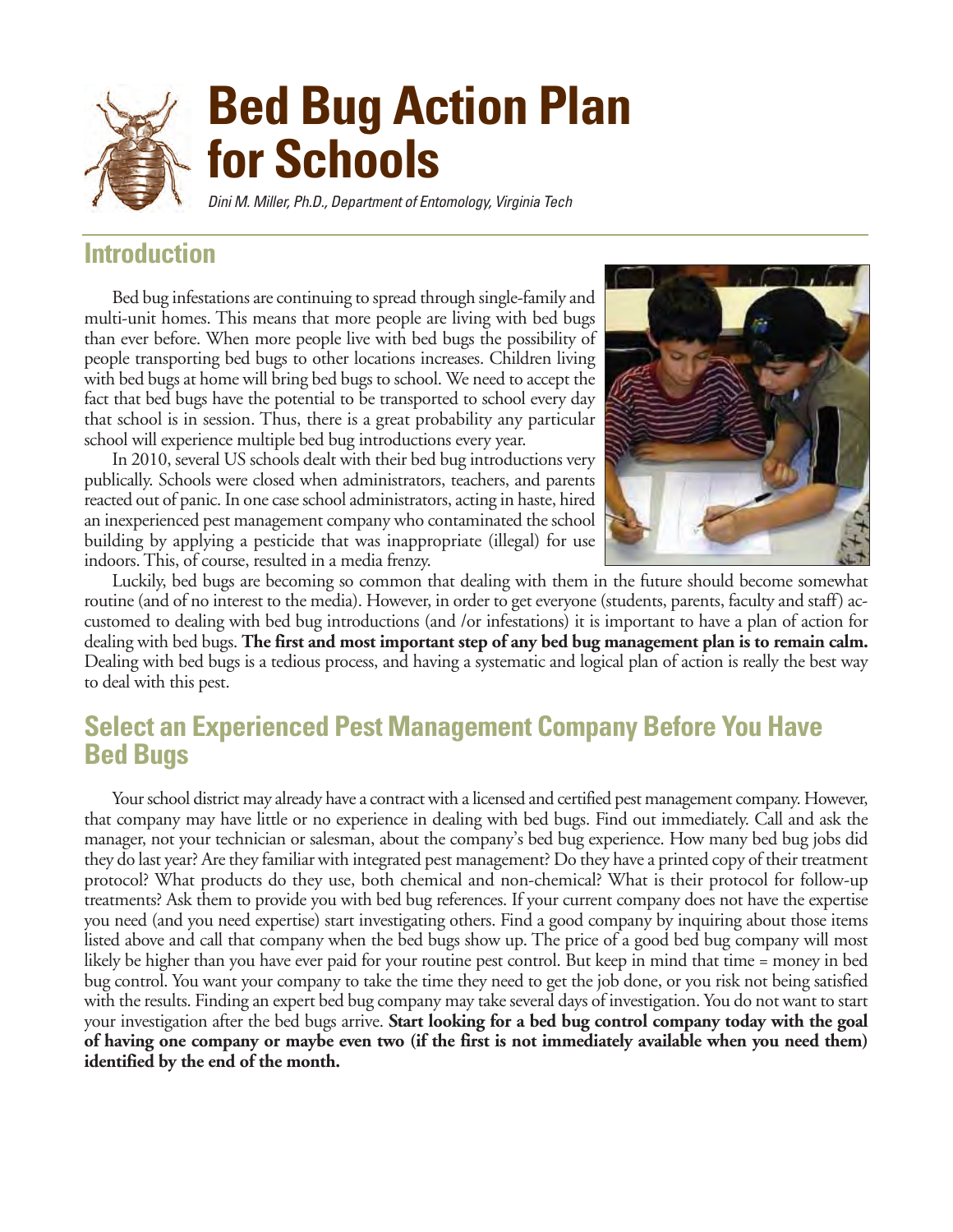# **Bed Bug Identification Training for all Administrators, Faculty and Staff**



There is no way to stop bed bugs from being brought into a school. Students arrive every day bringing their potentially infested belongings with them. The school can be bed bug free one day and have bed bugs brought in the next. So bed bug prevention for schools is really early detection. Bed bugs must be detected very quickly to stop an infestation from developing, or before they bite someone. Once you have selected your expert bed bug company, have them present a bed bug identification program to your employees. All employees need to know what live bed bugs look like (all life stages), so they can recognize a bed bug when they see one. Why everyone? Employees are located all over the school and if all eyes are looking for bed bugs, there is greater chance that they will be discovered quickly. Keep in mind that students are not the only people capable of bringing bed bugs to school. Employees can as well.

### **Alert Parents to the National Bed Bug Problem**

People hate to be surprised. You can go a long way to stem any potential bed bug hysteria by warning parents ahead of time that bed bugs sometimes show up in schools. At the beginning of the school year, provide parents with a bed bug awareness brochure (your expert bed bug company can help you with the information). Let parents know that your school recognizes there is a national bed bug resurgence and that your district has a bed bug action plan. Let parents know what the procedure will be if an infestation, not just a single bug on a kid's sweater, is found. Let them know that the school will not close for bed bugs. Also, provide pictures of bed bugs in the brochure so parents can recognize bed bugs in their own home. It may also be helpful to provide parents with information on how to prepare their child's belongings to come to school if they already know they have an infestation at home (bagging, inspection before they leave the home, use of a hot dryer).

## **Bed Bug Prevention Methods**

*Clutter Removal.* Clutter is the bed bug's best friend. With many places to hide, a bed bug population is practically guaranteed some survivors even after the most aggressive treatment. Unfortunately, some of the nations finest school teachers have reputations for being pack rats. Quite often classrooms are loaded with stacks of papers and teaching aids that have not been used for years. With bed bugs spreading across the nation, **it is time to clean house**. If clutter is a problem at your school, next school break make it a priority to reduce unused items (anything that has not moved in the last two years) by at least half. Take into consideration that if an infestation does occur, all items may have to go anyway. So the best way to save the most precious items in the future is to eliminate potential bed bug harborages today.

*Limit the Items Being Brought to School.* Several recent pediatric studies have focused on the physical effects of children carrying heavy backpacks full of school supplies to and from school. Repeatedly transporting items between school and home also increases the possibility of students carrying bed bugs to school. Limiting the number of items that have to be transported back and forth would go a long way to reduce the chances of bed bugs being brought in. Are there items that students could bring to school and leave at school until the end of the school year? Are there school items that students could take home and leave at home until the end of the year? Keep in mind these items can be heat treated at the end of the year. (see page 4)

*Containing Bed Bug Introductions.* Although there is really no way of preventing bed bugs from being brought into school, there is the possibility of containing them once they get there. Clear plastic storage containers, like the one shown in the photograph, can be used to store backpacks, lunch containers, coats and other cold weather gear while the student is in the classroom. Labeled containers eliminate the problem of students' possessions contacting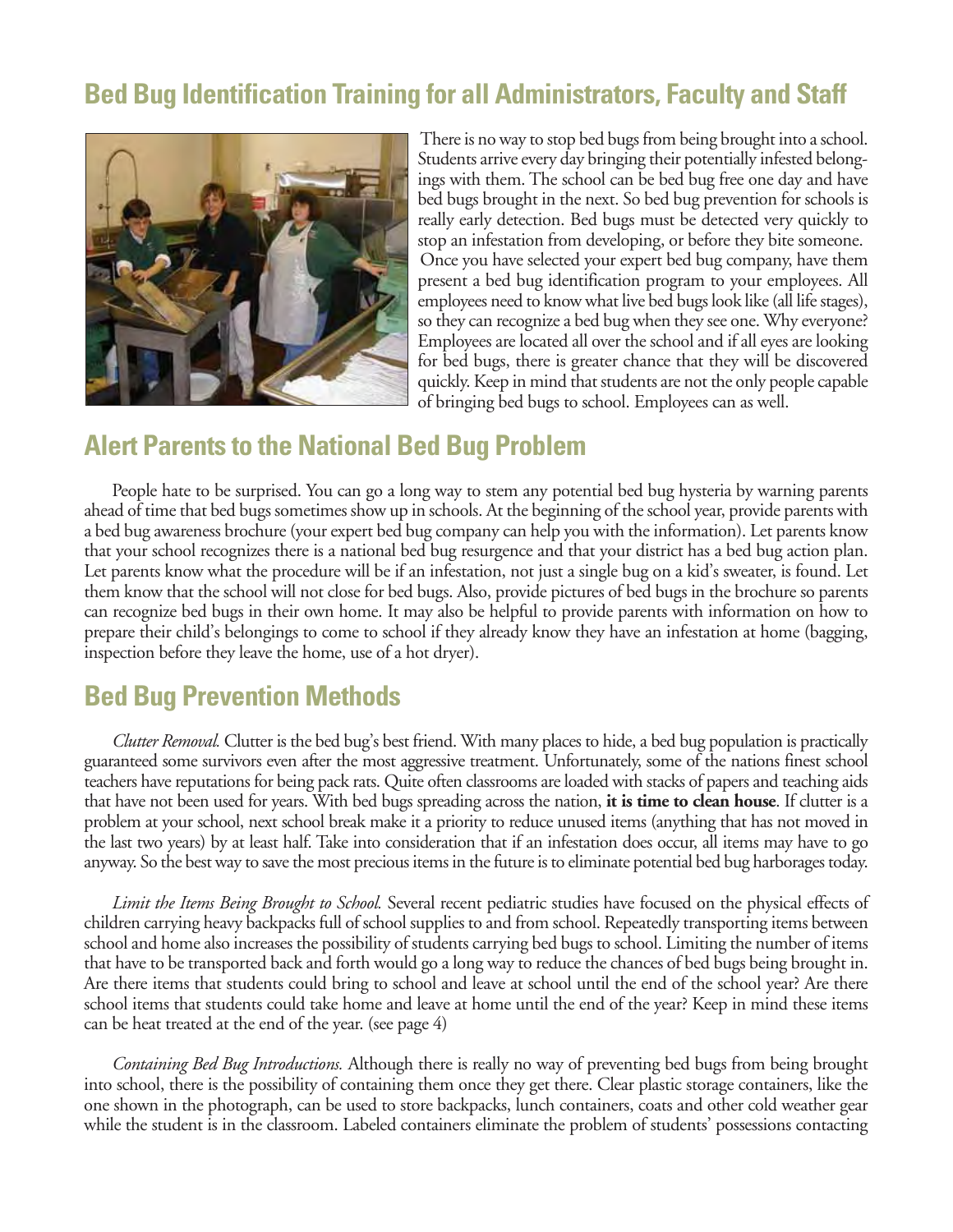each other in coatrooms or other storage areas where bed bugs might climb from one item onto another. The smooth interior of the container is also difficult for the bed bugs to climb so wandering bed bugs are likely to fall into the bottom of the container. When the students leave for the day, the containers should be visually inspected for any signs of bed bugs. It a bed bug is found in a container, the source of a potential infestation will be known, and the parents should be alerted to the problem. If the parents are already aware of the bed bugs, the parents and the school can work together to make sure that the student's possessions are treated in the school dryer every day before class.



*Canine Scent Detection.* Another proactive approach to bed bug detection is to have your school inspected at regular intervals by a bed bug sniffing dog. While some dogs (and their handlers) are better than others, any dog that has been trained correctly is far better at detecting bed bugs than a human. The dogs that have been trained to detect bed bugs are specifically trained to detect only live bed bugs (they do not respond to dead infestations) and even single bed bug eggs. One advantage to having a school inspected by a dog is that a bed bug dog can check rooms very quickly. Where it might take two pest management professionals several hours to thoroughly inspect a classroom, a dog could complete the inspection in about 5 minutes. Dogs are particularly useful for inspecting hundreds of school lockers, and multiple employee areas. Keep in mind that most dogs are not 100% accurate (but usually above 90% accurate), so the dog handler must also be well trained. The handler is responsible for confirming bed bug presence when the dog gives a positive signal. There are some charlatans out there with dogs that give false positives. So make sure you hire a certified handler and be present the day of the inspection. The handler should show you live bed bugs when the dog gives a positive signal. Never pay for a chemical treatment unless you have been shown live bed bugs.

## **Develop a Code of Practice (Policy, Procedure, Methodology) for when a Bed Bug is Found**

It will be critical to decide how to respond to a single bed bug found on a child's clothing versus how to respond to one or more bed bugs loose in a classroom. The infested classroom will require professional treatment and quite possibly, parent notification of the infestation. A single bed bug on a child will require discretion. Have a written code of practice in place for both situations. Communicate this code of practice to all faculty and staff.

## **If a Bed Bug is found in a Classroom or Elsewhere in the Building**

If there is an infestation in the building, you may want to alert the parents of children inhabiting the infested room that bed bugs have been found. This is so they can inspect their child's belonging before bringing them into their home. Let parents know the treatment protocol for the affected classroom, and where the children will meet for class the next day. With regard to the infested room:

- **• Identify with a sign the exact location where the bed bugs were found, and isolate that location.**
- **• Call the pest management company immediately (no need to leave the room unless the infested area cannot be avoided; no need to panic).**
- **• Capture at least one bed bug and save it in a plastic bag for positive identification. Crush all others.**
- **• If your pest control company confirms the infestation by identifying your captured specimens, or by inspecting and**

**finding additional bugs, they should provide you with instructions on how to prepare the classroom for treatment. Follow all instructions to the letter (these may include vacuuming, clutter removal, etc.) so that the company can begin their treatment protocol.** 

### **Potential Treatment Methods**

- **• Clutter removal**
- **• Bed bug detection devices**
- **• Steam**
- **• Vacuuming**
- **• Desiccant dusts (e.g. diatomaceous earth)**
- **Pressurized CO<sub>2</sub> snow**
- **• Localized insecticide applications**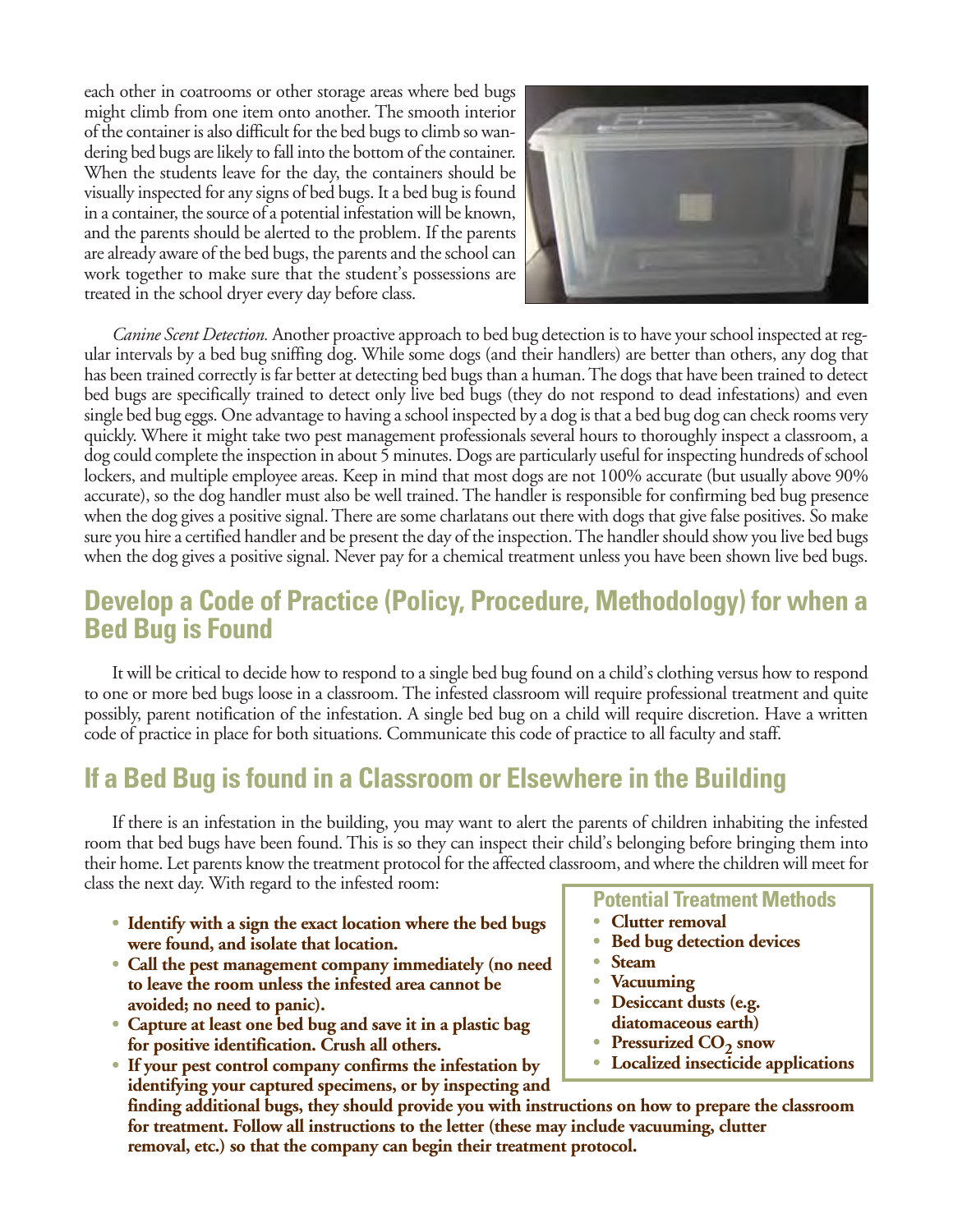- **• The pest management company will advise you as to how long after any insecticide application the insecticide label requires that the classrooms remain empty.**
- **• See the list of potential treatment methods above. For a complete explanation of each method, see fact sheets titled Non-Chemical Bed Bug Management and Bed Bug Treatment Using Insecticides.**

# **If a Bed Bug is Found on a Child**

In most cases bed bugs will be brought to school on a child's clothing, backpack or other belongings. Luckily, these types of introductions rarely require that the school be treated, or that parents (other than the child's) be notified. There is also no need to send the child home. In this particular case discretion is critical for preventing bed bug hysteria. Luckily, heat is an excellent bed bug killer, and nothing is more effective for killing all bed bug life stages than a hot clothes dryer. The student's clothes can be tumbled in the dryer on high for 30 minutes (you will need temporary clothing available for the child during this process). A dryer with a removable shelf is excellent for heating items that cannot be tumbled, like backpacks and school supplies. It is highly recommended that schools purchase a clothes dryer (nothing more than a dryer you would purchase for your home use) for the purpose of dealing with bed bugs. If bed bugs become a common occurrence in your school, the dryer will pay for itself by keeping up school attendance and reducing the need for pesticide applications.

#### **When a bed bug is found on a child:**

- **• The nurse of some other predetermined person should be called to escort the child and their belongings to the dryer area.**
- **• Have the child change into temporary clothing and place all of their clothes (including shoes) in the dryer set on high for 30 minutes.**
- **• After the clothes are heat treated, have the child change back into their clothes and return to class.**
- **• Heat the rest of their belongings and the temporary clothes on high for 30 minutes. Use the dryer shelf if their belongings cannot be tumbled.**



Heating systems are now used by some pest management companies, and these systems are available for purchase by school districts. The most widely available heating system consists of large industrial heaters, multiple high volume fans, temperature sensors and a software package for monitoring the ambient temperatures at the sensors. These systems are used for treating entire rooms. The room is treated by raising the ambient temperature to ~135°F. This temperature will not damage items in the classroom (including computers) but the heated air will be pushed by the fans into cracks and crevices where bed bugs hide. The systems kill the bed bugs by heating them to their thermal death point (114-118°F). Heat can also be used to kill bed bugs in a sealed storage chamber. The infested items (books, furniture, electronics, etc.) are placed inside the chamber and heated to the bed bugs' thermal death point.

Unlike chemical fumigation, heat does not have to be applied by a certified pest management professional because it does not involve pesticide use and is non-toxic. Heat chamber and whole-room heater packages can be purchased by the school division and applied by trained employees in their buildings. While the cost of purchase is relatively high (>\$60,000), an entire Department of Education region might be able to purchase a system and have specific employees trained to transport and apply the heat system in different schools. Note: While heat treatment is usually 100% effective, building construction features sometimes create heat sinks that provide refuge for bed bugs. So it is sometimes necessary that the heat treatment be supplemented with a single insecticide application to harborage locations.